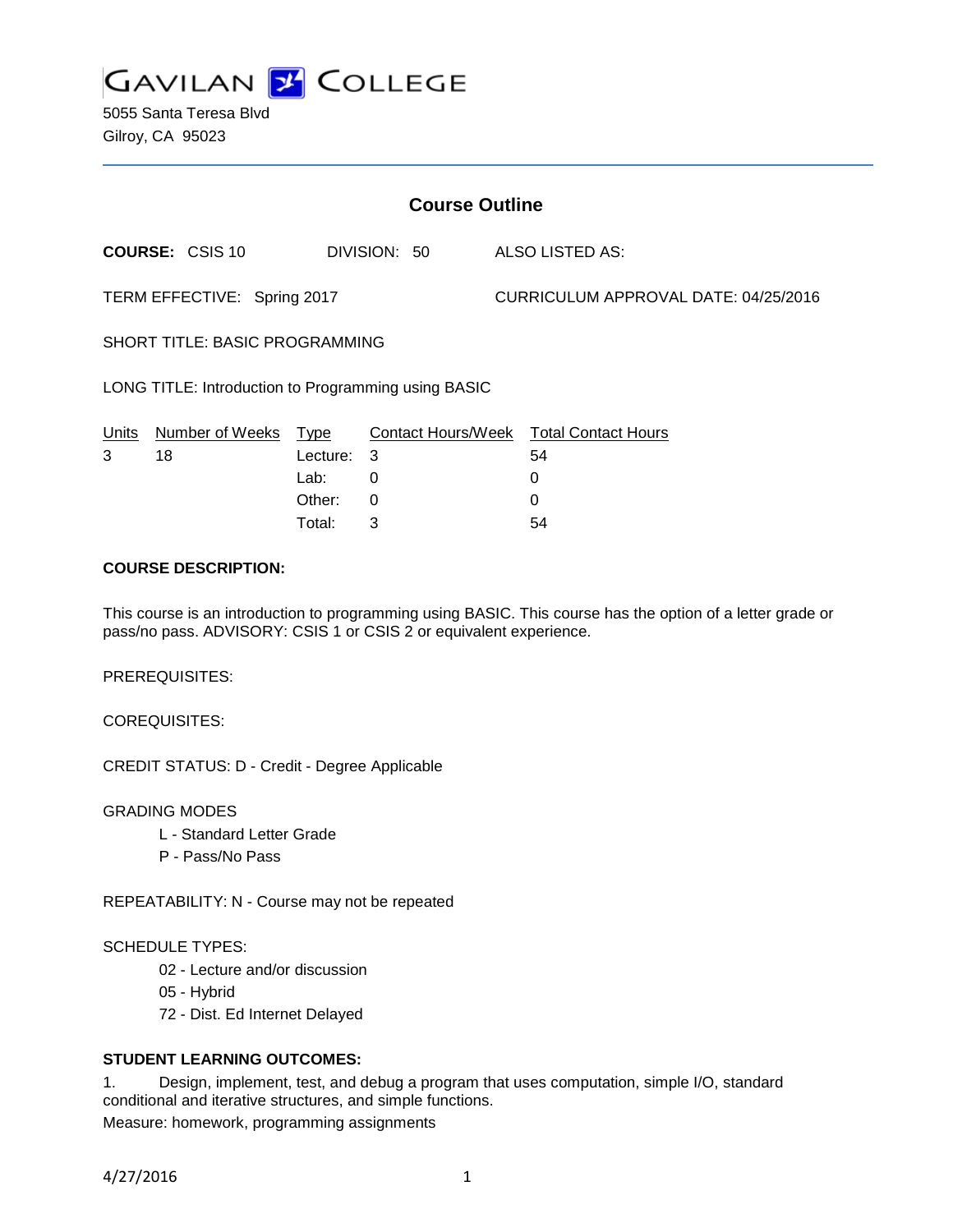PLO: 1 ILO: 7, 2 GE-LO: Year assessed or anticipated year of assessment: 2016-2017

2. Choose appropriate primitive data types and data structures for a given problem. Measure: homework, programming assignments PLO: 1 ILO: 7, 3, 2 GE-LO:

Year assessed or anticipated year of assessment: 2016-2017

3. Identify fundamental programming concepts.

Measure: homework, programming assignments

PLO: 1

ILO: 7, 1, 3, 2

GE-LO:

Year assessed or anticipated year of assessment: 2016-2017

4. Apply program control structures.

Measure: homework, programming assignments

PLO: 1

 $II$  O: 7

GE-LO:

Year assessed or anticipated year of assessment: 2016-2017

5. Choose appropriate test data, and use it to debug programs.

Measure: homework, programming assignments

PLO: 1

ILO: 7, 2

GE-LO:

Year assessed or anticipated year of assessment: 2016-2017

## PROGRAM LEARNING OUTCOMES:

Student will be able to use a variety of business software, including word processors and spreadsheets to create business letters, reports and other business documents.

## **CONTENT, STUDENT PERFORMANCE OBJECTIVES, OUT-OF-CLASS ASSIGNMENTS**

Curriculum Approval Date: 04/25/2016

(6 hours) Program design. Compilers and interpreters. Using the IDE or other programming environment. Analysis of program requirements. Algorithms. Designing and modeling program structures. Modular design. HW: Read the chapter assignment. Enter and run a simple program in the programming environment.

(8 hours) Programming concepts. Coding and documenting programs. Using variables and literals. Types. HW: Read the chapter assignment. Write and run simple programs using variables and literals.

(8 hours) Expressions. Operators and operations. HW: Read the chapter assignment. Write, debug and run programs as assigned that use these concepts.

(15 hours) Decision logic. Looping.

HW: Read the chapter assignment. Write, debug and run programs as assigned that use these concepts.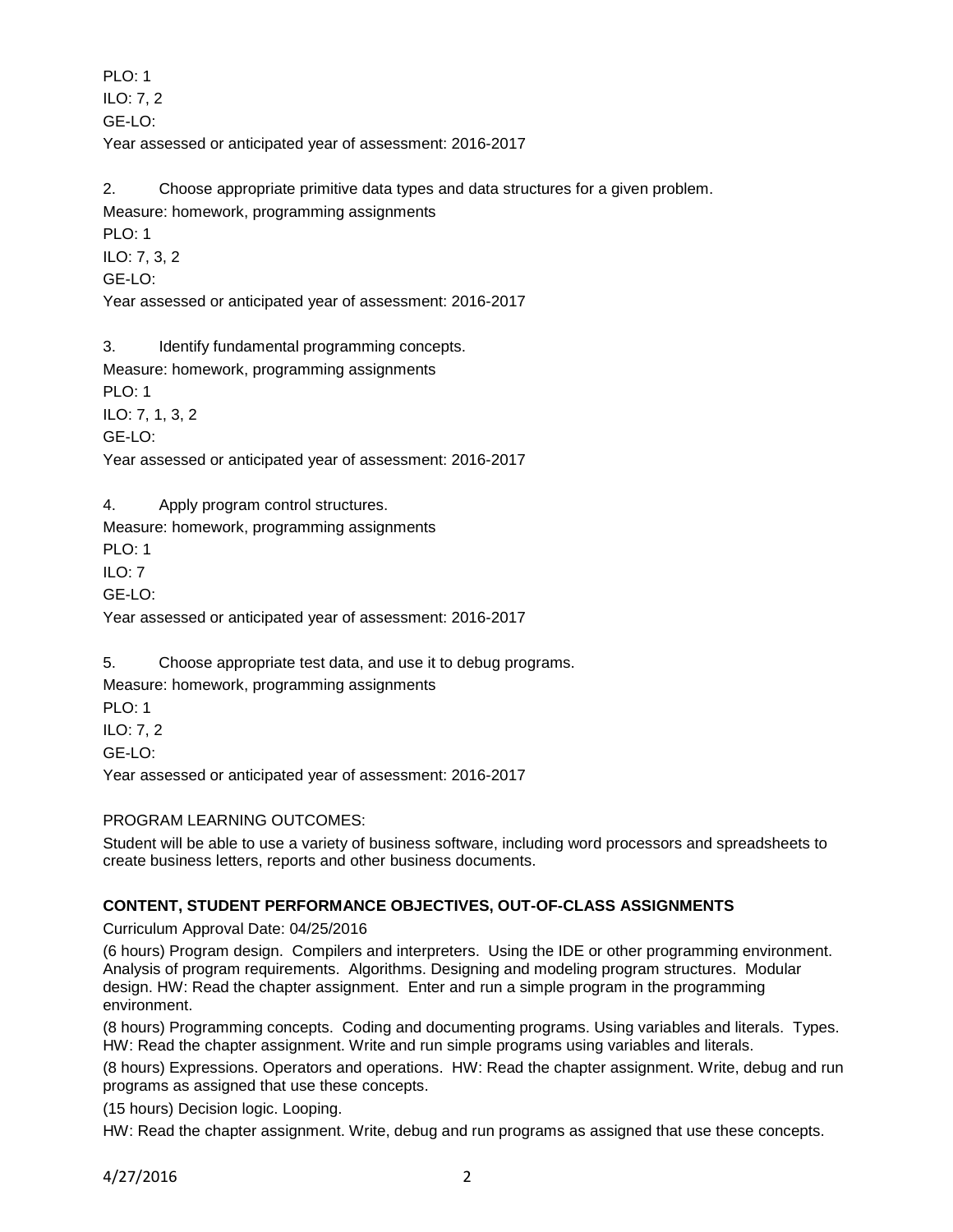(15 hours) Functions, Procedures, Sub-procedures, passing parameters. HW: Read the chapter assignment. Write, debug, and run programs as assigned that use these concepts. (2 hours) Final Exam

# **METHODS OF INSTRUCTION:**

Lecture, computer demonstration, hands-on exercises and practice.

### **METHODS OF EVALUATION:**

This is a degree-applicable course, but substantial writing assignments are NOT appropriate, because the course primarily: Involves skill demonstrations or problem solving The problem-solving assignments required: Homework problems Quizzes Exams The types of skill demonstrations required: Class performance Performance exams The types of objective examinations used in the course: Multiple choice True/false Matching items Completion Other category: None The basis for assigning students grades in the course: Writing assignments: 0% - 0% Problem-solving demonstrations: 30% - 70% Skill demonstrations: 20% - 40% Objective examinations: 10% - 40%

Other methods of evaluation: 0% - 0%

# **REPRESENTATIVE TEXTBOOKS:**

Required:

Gaddis, T. & Irvine, K. Starting Out with Visual Basic 2012. Pearson, 2013. Or other appropriate college level text.

Reading level of text, Grade: 12+ Verified by: Venable

Other textbooks or materials to be purchased by the student: Quasney, QBasic Fundamentals and Style with an Introduction to Microsoft Visual Basic, Gavilan College custom edition

## **ARTICULATION and CERTIFICATE INFORMATION**

Associate Degree: CSU GE: IGETC: CSU TRANSFER: Transferable CSU, effective 200570 UC TRANSFER: Transferable UC, effective 200570